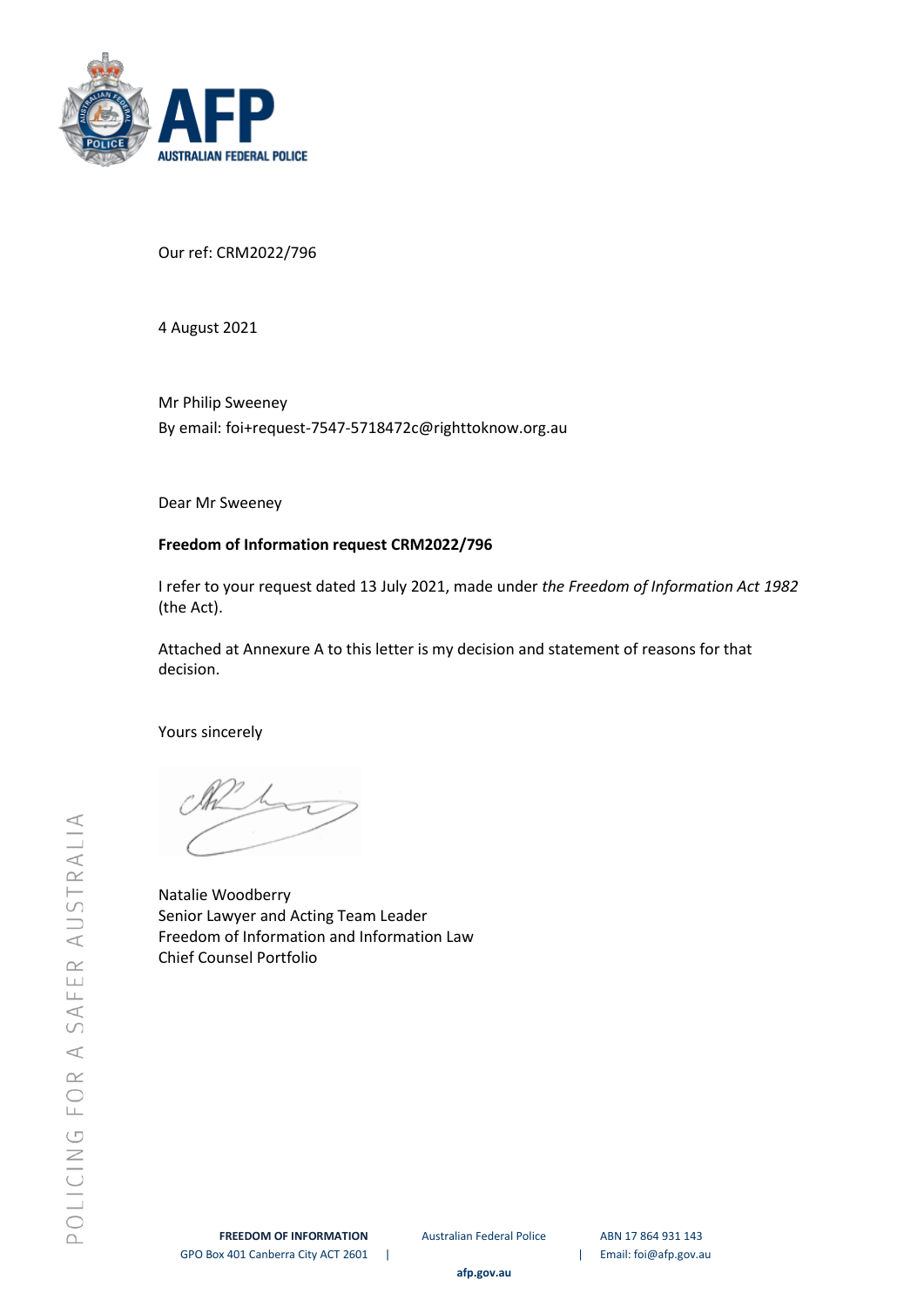### **STATEMENT OF REASONS RELATING TO AN FOI REQUEST BY PHILIP SWEENEY**

I, Natalie Woodberry, Senior Lawyer and Acting Team Leader, Freedom of Information and Information Law, am an officer authorised under section 23 of the Act to make decisions in relation to the Australian Federal Police (AFP).

What follows is my decision and reasons for the decision in relation to your request.

#### **BACKGROUND**

On 13 July 2021, the AFP received your request in the following terms:

*"The documents I seek are copies of any correspondence from the new ASIC Chairman, Joseph Longo, and the AFP Commissioner, Reece Kershaw. The search period is from 1 June 2021 until the date the AFP respond to this FOI Request."*

The scope of your request has been interpreted as being for correspondence between ASIC Chairman, Joseph Long, and AFP Commissioner, Reece Kershaw, between 1 June 2021 and the date of your FOI request – noting, documents can only be requested up until the date of receipt of your request by the AFP.

#### **SEARCHES**

Searches for documents were undertaken by the Office of the Commissioner and included but were not limited to:

- a) a search of the email inboxes of Commissioner Kershaw, the Office of the Commissioner, and the inbox of the Commissioner's Executive Assistant;
- b) a search of the Commissioner's correspondence folder;
- c) a search of the Commissioner's correspondence register; and
- d) a search of the AFP's Parliamentary Document Management System (PDMS).

On the basis of the above searches, I consider that all places where documents might be held were searched and the search terms were comprehensive enough to locate any relevant document.

Accordingly, apart from the file made up for your FOI request, I understand no documents relating to your request have been located in the possession of the AFP. I am satisfied all reasonable searches have been conducted and the AFP does not hold documents responsive to your request.

For that reason, your request for access is refused under section 24A(b)(ii) of the Act. Section 24A states:

"An agency or Minister may refuse a request for access to a document if:

- (a) all reasonable steps have been taken to find the document; and
- (b) the agency or Minister is satisfied that the document:

(i) is in the agency's or Minister's possession but cannot be found; or (ii) does not exist."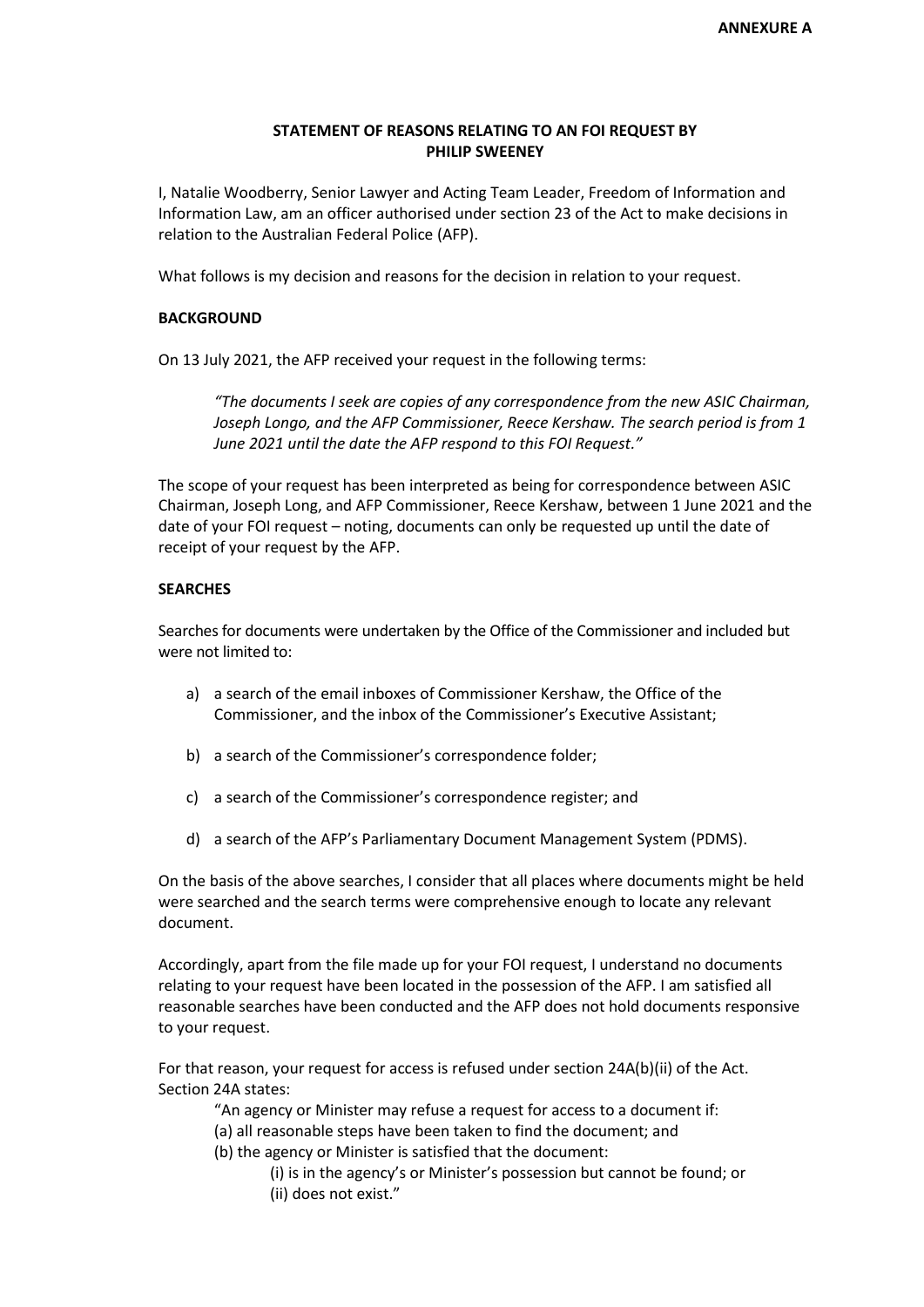## **\*\*\****YOU SHOULD READ THIS GENERAL ADVICE IN CONJUNCTION WITH THE LEGISLATIVE REQUIREMENTS IN THE FREEDOM OF INFORMATION ACT 1982\*\*\**

### **REVIEW AND COMPLAINT RIGHTS**

If you are dissatisfied with a Freedom of Information decision made by the AFP, you can apply either for internal review of the decision, or for a review by the Information Commissioner (IC). You do not have to apply for internal review before seeking review by the IC.

For complaints about the AFP's actions in processing your request, you do not need to seek review by either the AFP or the IC in making your complaint.

### *REVIEW RIGHTS under Part VI of the Act*

### *Internal review by the AFP*

Section 54 of the FOI Act gives you the right to apply for internal review of this decision. No particular form is required to make an application for internal review, however, an application needs to be made in writing within 30 days of this decision. It would assist the independent AFP decision-maker responsible for reviewing the file if you set out in the application, the grounds on which you consider the decision should be reviewed.

Section 54B of the FOI Act provides that the internal review submission must be made within 30 days. Applications may be sent by email [\(foi@afp.gov.au\)](mailto:xxx@xxx.xxx.xx) or addressed to:

Freedom of Information Australian Federal Police GPO Box 401 Canberra ACT 2601

### *REVIEW RIGHTS under Part VII of the Act*

### *Review by the Information Commissioner*

Alternatively, section 54L of the FOI Act gives you the right to apply directly to the IC for review of this decision. In making your application you will need to provide an address for notices to be sent (this can be an email address) and a copy of the AFP decision.

Section 54S of the FOI Act provides the timeframes for an IC review submission. For an *access refusal decision* covered by section 54L(2), the application must be made within 60 days. For an *access grant decision* covered by section 54M(2), the application must be made within 30 days.

Applications for IC review may be lodged by email [\(foidr@oaic.gov.au\)](mailto:xxxxx@xxxx.xxx.xx), using the OAIC's online application form (available a[t www.oaic.gov.au\)](http://www.oaic.gov.au/) or addressedto:

Office of the Australian Information Commissioner GPO Box 5128 Sydney NSW 2001

The IC encourages parties to an IC review to resolve their dispute informally, and to consider possible compromises or alternative solutions to the dispute in this matter. The AFP would be pleased to assist you in this regard.